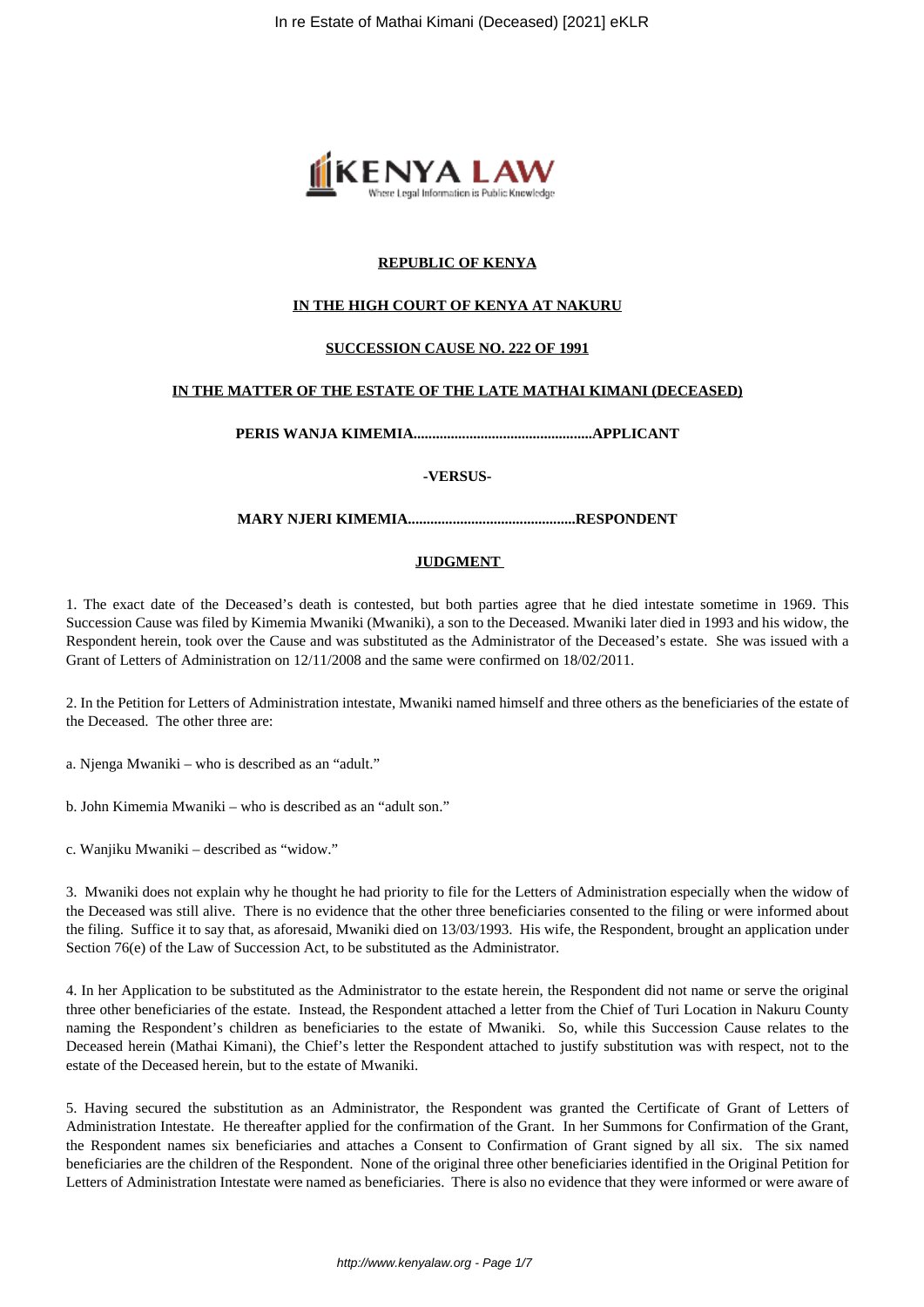the proceedings.

6. The Respondent identifies only one asset as available for distribution, namely, the parcel of land known as LR Dagoretti/Riruta/S.642 ("Suit Property"). She indicates in her application that all the beneficiaries have consented to the whole share being transmitted to her.

7. The Certificate of Confirmation of Grant was issued by Justice Anyara Emukule on 18/02/2011.

8. There was a lull in activity until 24/11/2017 when Peris Wanja Kimemia (the "Applicant"), suing in her capacity as the Administrator of the Estate of the Late John Kimemia Mathai ("John") filed the instant Application.

9. The Applicant is a widow to John. The Applicant is the Administrator of John's estate, *vide* the Certificate of Confirmation of Grant issued in *Nairobi Succession Cause No. 2900 of 2008*. As alluded to above, John was also a son to the Deceased herein. As such, John and Mwaniki were siblings. John had been identified in the original Petition for Letters of Administration filed herein by Mwaniki as one of the beneficiaries as described above.

10. The Applicant has brought the present Summons for Revocation of Grant seeking the following orders:

1. *Spent*

*2. Spent*

*3. Spent*

*4. THAT the confirmed grant of letters of administration intestate purportedly granted to MARY NJERI KIMEMIA sued as the Respondent herein, issued on 18th February 2011 be hereby revoked by this Honourable Court.*

*5. THAT the Honourable Court be and is hereby pleased to issue a Declaration to the effect that the Applicant herein is the bona fide Administrator over the property known as DAGORETTI/RIRUTA/S.642 by virtue of the Certificate of Confirmation of Grant issued to her and dated 16th January 2012*

*6. THAT this Honourable Court do issue an order of injunction to compel MARY NJERI KIMEMIA to transfer the property known as DAGORETTI/RITUTA/S.642 in the name of the Applicant herein and more specifically PERIS WANJA KIMEMIA.*

7. *THAT the cost of this Application be jointly and severally borne by the Respondents herein.* 

11. At the hearing of the Application, the parties agreed to adopt their witness statements and affidavits and be cross examined on the same. In this Judgment the Applicant's witnesses have been identified with the appellation 'PW' while the Respondent's witnesses are identified as 'DW' .

12. PW1 was Peris Wanja Kimemia, the Applicant. She adopted her Affidavits of 24/11/2017 and 17/06/2019 in which she stated that she got married to John Kimemia Mathai on 13/09/1983 and moved into his house on Dagoretti/Riruta/S.642*.* After their marriage, they developed the property together; erecting a one-bedroom house for themselves and 30 rental units. They paid all the necessary statutory dues to the government in relation to the property which she stated she continues to pay to date.

13. The Applicant deposed that after her husband's death on 09/08/2006, he was buried on the subject property at the wishes of his family. She stated that her husband had occupied the property since 1971, after inheriting it from his father. This inheritance she said was effected by a letter from Limuru elders from Kihingo village, addressed to the Commissioner of Lands. The letter sought to divide the property of the Deceased.

14. She contended that the Deceased herein having been polygamous had divided land to the two houses, with her late husband and his brother allocated land in Riruta and Timboroa and the other siblings allocated land in Elburgon.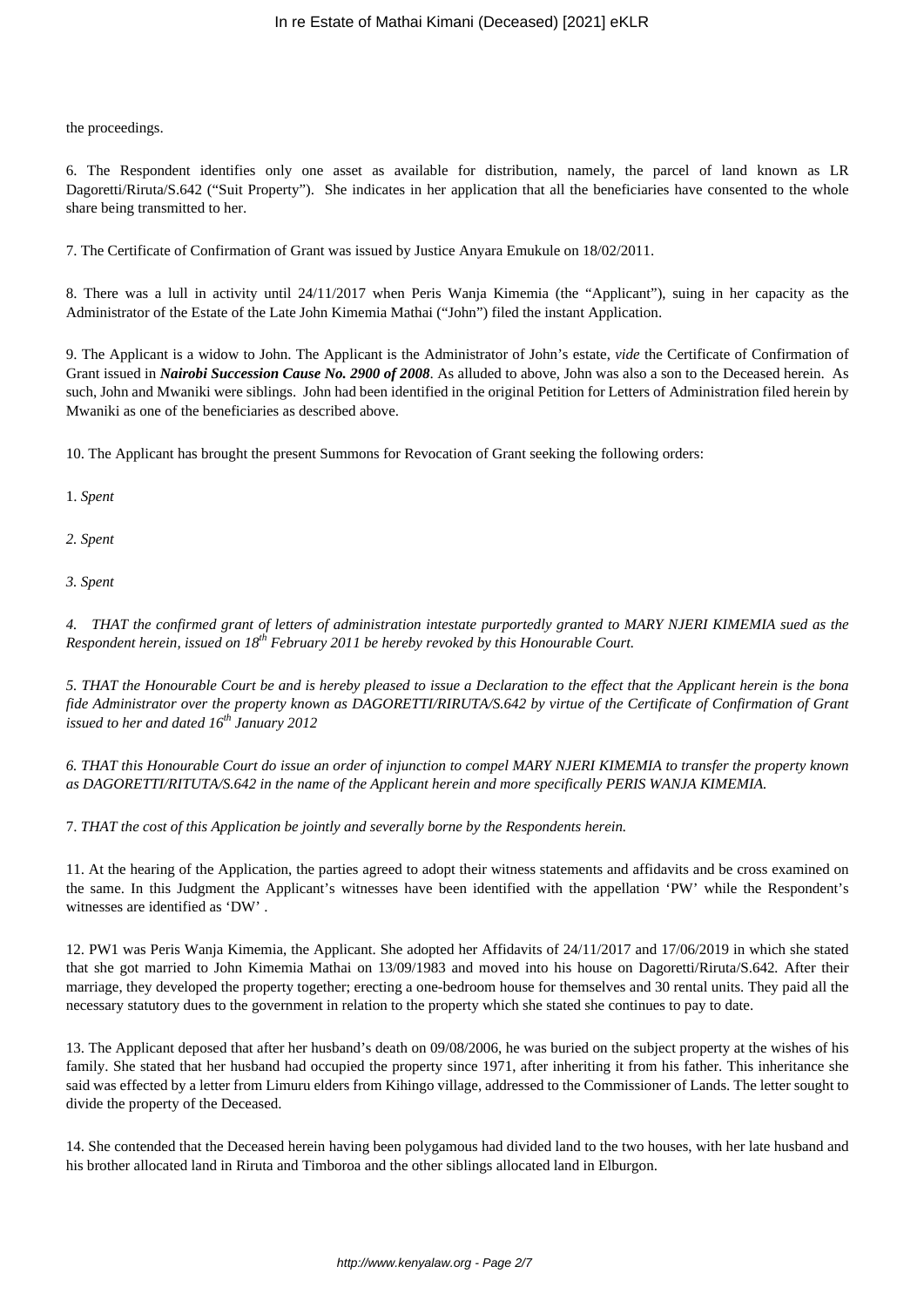15. The Applicant contended further that her late husband was the first born yet him and the Deceased's children from the 1<sup>st</sup> House were excluded at the filing of Petition. She deposed that her husband had tried to obtain Letter of Administration of the Deceased's estate but died before he could obtain a Death Certificate. After the death of her husband, the Applicant said she became the administrator of his estate and proceeded to follows up on the status of the land from the Lands Registry in April 2013, where she obtained a copy of the Green Card showing that the property still belonged to the Deceased herein. It was until 07/10/2017 when she was approached by one Elijah Kamuyu and an unknown woman who were inquiring about the sale of the property.

16. Later, on 10/10/2017, through a search conducted by her advocates she learnt that the property was registered to the Respondent and a title had been issued on 30/03/2017. Her advocates wrote to the Registrar of Lands, for a restriction to be placed on the property, but there was no response. On 16/09/2017, the said Elijah Kamuyu informed her that he had authority from the Respondent to sell the land. It was upon visiting the Lands Registry that her advocates learnt of the present succession cause.

17. The Applicant deposed that despite being aware that her and her late husband were residing on the property, the Respondent maliciously excluded them from the succession proceedings, yet they would have wished to participate in the same. According to the Applicant, the proceedings leading to the Respondent being appointed Administrator were meant to disinherit her late husband and the grant was obtained fraudulently through making false statements. For instance, she denied that the Deceased died on 12/09/1969 at Lengalo Forest but rather he died on 05/07/1969 at Singaro Forest, Nandi District.

18. Another material fact the Respondent alleged was concealed was that the Deceased had other surviving beneficiaries and the Suit Property had been allocated to her late husband. According to the Applicant, the Respondent had no authority to be Administrator of the Deceased's estate and transferring the property to herself amounts to intermeddling. She denied the allegation that her and her family had been asked to vacate the premises and expressed her apprehension that the Respondent would dispose the property unless this Court intervened.

19. In her further Affidavit dated 14/06/2018, the Applicant contended that both Dagoretti/Riruta/S.642 and Dagoretti/RirutaA/S.62 were gifted to her late husband by the Deceased and that the Respondent's husband was allocated land in Elburgon. She insisted that she has been living on the subject property and had even improved the rental units thereupon. She pointed to the Chief's letter from Ngando Location, which she said corroborated that she has been living on the property. She testified that the discrepancy in the Title indicated on the Certificate of Confirmation of Grant for John was due to a typographical error.

20. On cross examination, the Respondent denied knowing the existence of Dagoretti/RirutaA/S.62 or that her husband was aware of the Succession proceedings.

21. PW2 was Mary Muthoni Njenga ("Mary"). She adopted her affidavit dated 14/06/18. Her deposition was to the effect that she knew John and became friends with him when she moved to the neighbourhood of the Suit Property. She deposed that the late John Kimemia often told her that he had inherited the land from his father who often visited him on the property. She stated that she had never heard of anyone else claiming the subject land and that upon John's death, his wife- the Applicant and her children had continued to live there and that the Respondent was unknown to her.

22. On cross examination Mary said she would not know everyone who visited the Applicant and what claims they would have (on the property).

23. DW1 was Mary Njeri Kimemia, the Respondent. She adopted her Replying Affidavit dated 15/05/208 in which she stated that the Deceased died on 12/09/1969 and at the time of his demise left among other properties; Dagoretti/RirutaA/S.62 and Dagoretti/Riruta/S.642. According to the Respondent Dagoretti/Riruta/S.62 was gifted to John while Dagoretti/Riruta/S.642 was gifted to Mwaniki, who failed to transfer it to himself during his lifetime.

24. The Respondent testified that John took advantage of Mwaniki living in Elburgon and unlawfully took Dagoretti/Riruta/S.642 having disposed Dagoretti/Riruta/S.62. She denied that the land in Elburgon was bequeathed to John by the Deceased but that her husband lived in a Settlement Scheme. The Respondent also denied that the late John was buried on the subject property but rather at Chemere Village in Timboroa. She faulted the Applicant's attestation to events surrounding the property before 1983 when she -the Applicant got married to John.

25. She also questioned the reliability of the letter from the Elders purporting to grant the parcel of land to John in the absence of a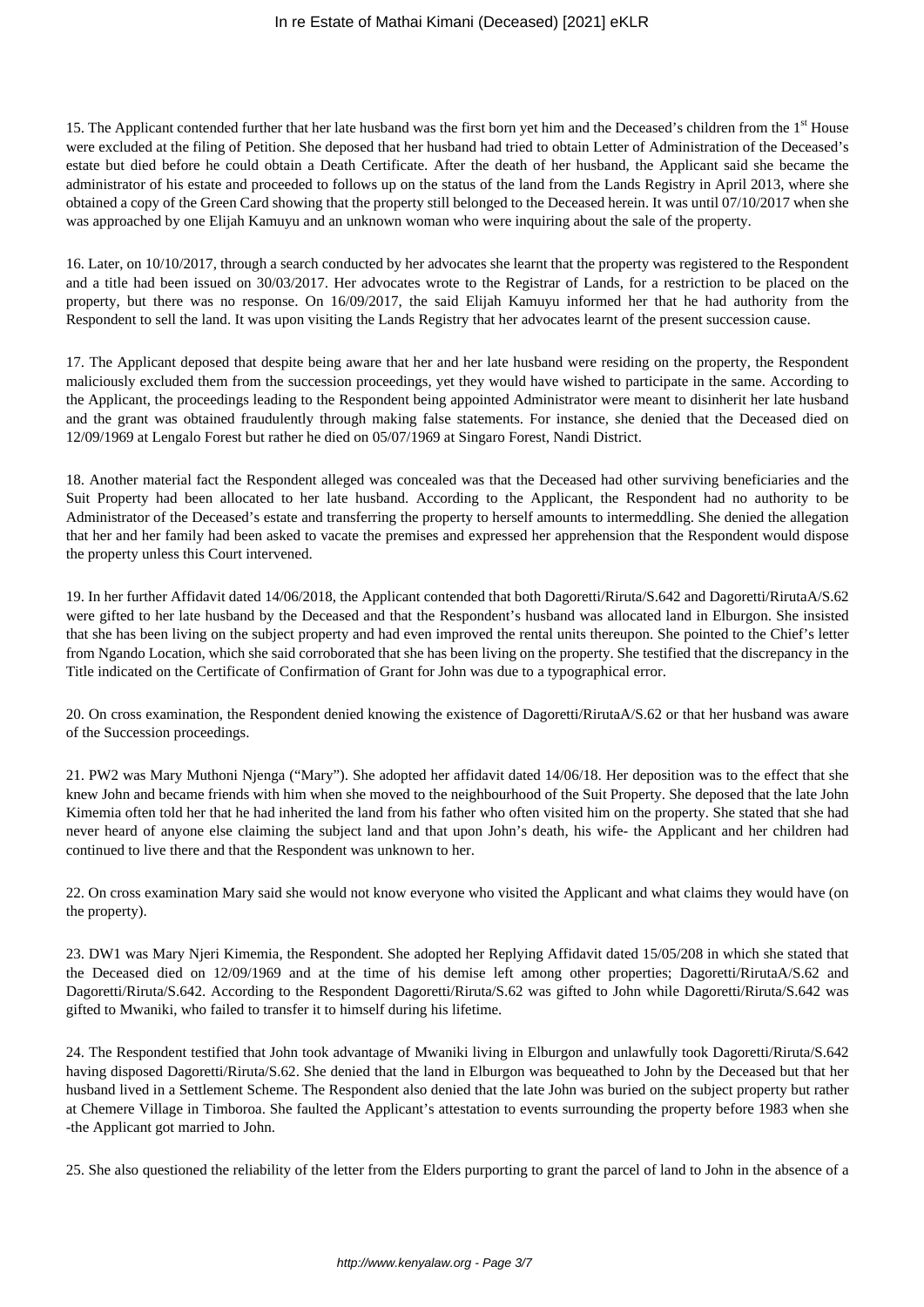valid will. The Respondent deposed that after learning that the Applicant had taken possession of the subject property, they registered a caution over the same.

26. According to her, the late John lived in Trans Nzoia as shown in his Death Certificate and there was no evidence that he indeed resided on the subject property. She also pointed to the description of the property in the Certificate of Confirmation of Grant in the Estate of John Kimemia Mathai's as L. R Dagoretti/Kangemi 642 and not Dagoretti/ Riruta/S. 642. She contended that her late husband at the time of obtaining the Grant herein advertised the same in the Kenya Gazette and there was no objection from the Applicant or an attempt to have the Deceased's estate administered.

27. To the Respondent, order 3 and 6 of the Applicant's Summons cannot be granted by this Court, being a Probate Court. She stated that despite several attempts to evict the Applicant, the Applicant and her late husband refused to vacate the subject property to date.

28. On cross examination, she testified that the land in Elburgon was given to them by the President. She testified further that her husband had one other sibling and the 2<sup>nd</sup> wife had four children, but she was not aware if the other children were included in the proceedings and when the matter came up for confirmation not all of them came. She testified that she did not include the other properties of the Deceased because they were given to the Deceased's other children.

29. She said that she paid (rates) for the property but did not have proof of the same since her deceased husband paid for the same.

30. DW2 was Margaret Wairimu Kimemia ("Margaret") who adopted her Affidavit dated 24/06/2019. Margaret is the daughter of the Respondent and Mwaniki. She essentially approved the Respondent's assertions that her father, Mwaniki bought the land is Elburgon and settled there even though he was gifted the subject land.

31. Margaret stated that they had never benefited from the grant in this case since the Applicant had refused to vacate the land and that her father Mwaniki was the first registered owner of the land in Elburgon; the same having been given to him in a settlement scheme.

32. On cross examination, Margaret testified that the Elburgon land had been distributed in 1983 but the titles became ready in 1989 and that the Deceased was buried in Singaro, Uasin Gishu, where he used to live with his wives and the parcel of land there inherited by one of the Deceased's sons called Njenga.

33. Margaret also testified that having been born in 1978, she was only given this information by her late father as to how the property was to be distributed and denied ever trying to sell the subject land. She also testified that Elijah Kimuyu was her husband and they had visited the land but their aim was never to sell it but that they wanted the Applicant to vacate. She testified that they had been paying rent since the title came out.

34. The parties filed submissions. The Applicant's submissions are dated 01/08/2021. It is submitted for the Applicant that it was common practice in 1971 for land in the estate of the Deceased to be distributed through a letter to the Commissioner of Lands since it was before the Law of Succession Act came into effect.

35. The Applicant relies on several decisions of this Court which, she says, stipulate what should happen where a deceased died intestate prior to the commencement of the Law of Succession Act. In particular, she relies on *Philis Michere Mucembi v Wamai Muchembi [2010] eKLR.* The Applicant argues that the estate of the Deceased ought to be distributed in accordance with the letter of 28/08/1971 and not the Law of Succession Act.

36. The Applicant submits that her late husband was able to register Dagoretti/ Riruta.S.62 in his name and dispose of the same but could not do so for Dagoretti/RirutaA/S.642 since the Deceased had registered a caution on it and he was unable to obtain a death certificate to enable him to process the same.

37. The Applicant relies on Section 76(b) of the Law of Succession Act and submits that by concealing the existence of other beneficiaries, not disclosing that the subject property had been given to the Applicant's late husband and that the Deceased had other properties, the Grant issued to the Respondent out to be revoked. She insists that the Succession proceedings were conducted secretly so that the Applicant's family never found out about it. The Applicant cites Rule 7(e) of the Probate and Administration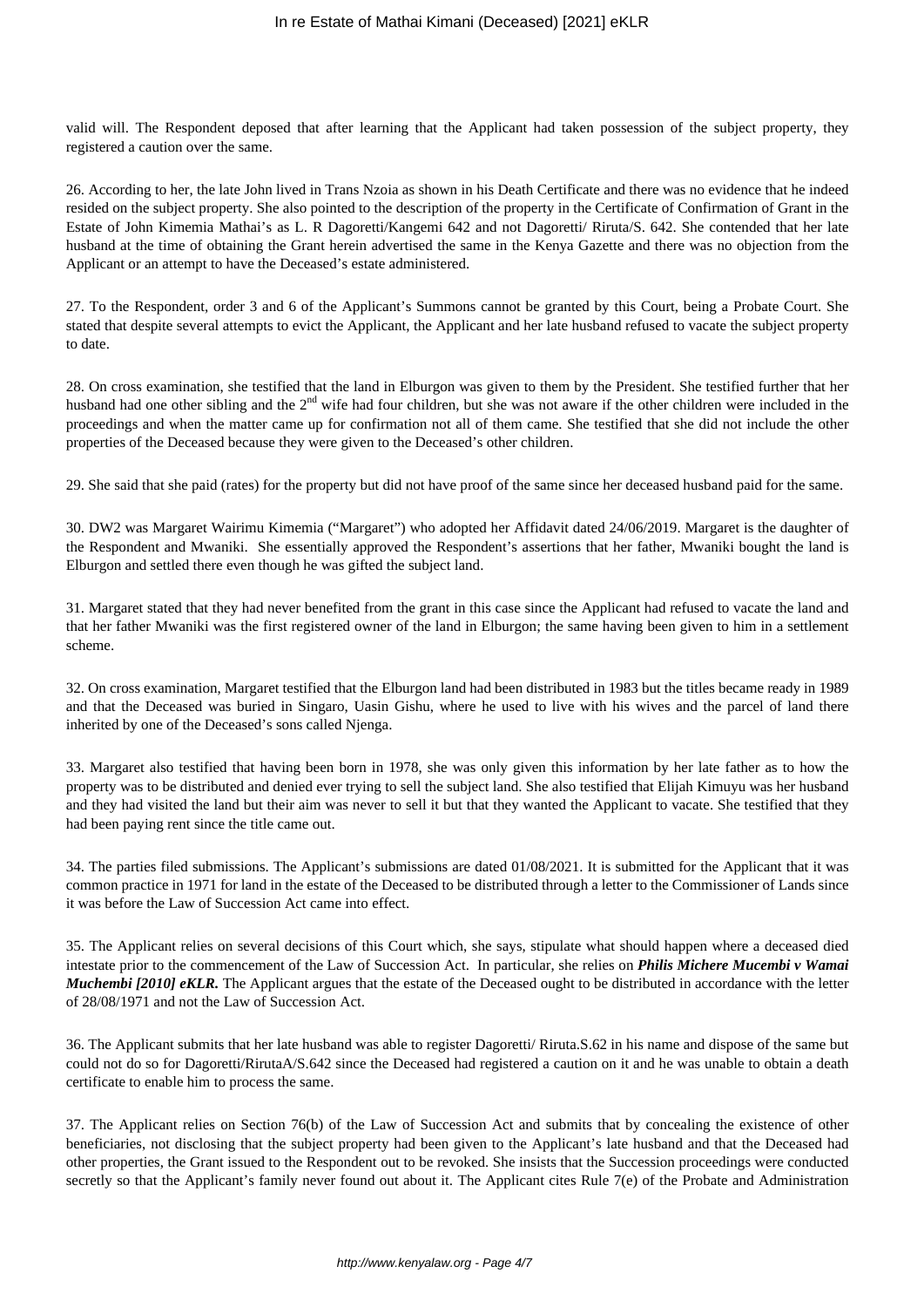Rules and relies on the cases of *Jamleck Maina Njoroge v Mary Wanjiru Mwangi [2015] eKLR, Re; Estate of Philip Kiprono Bett (Deceased) (2005) eKLR and Re: Estate of Hellen Wangari Wathiai (Deceased) [2021] eKLR.* 

38. The Applicant also cites the provisions of Rule 26 of the Probate and Administration Rules to the effect that a grant should not be given to a person without notification to persons entitled under the same degree. She cites the case of *Re Estate of Lesinko Sokorte Kiraiyo (Deceased) [2017] eKLR* and the application of Rule 26 therein.

39. The Applicant submits that upon revocation, the issue of distribution of Dagoretti/Rirutaa/S.642 does not arise since the same was already distributed by the Deceased, who died prior to the enactment of the Law of Succession Act. In the alternative, the Applicant submits that the suit should be heard afresh to establish those who should benefit from the Deceased's estate and all the assets belonging to the estate.

40. The Respondent's submissions are dated 06/10/2021. The Respondent submits that since Mwaniki died intestate, she succeeded his rights and powers to the estate of the Deceased herein under the provisions of Section 79 and 82 of the Laws of Succession Act.

41. The Respondent also submits that the Suit Property formed part of the Deceased's estate but had been gifted to the Respondent's husband who was yet to transfer it, unlike the land in Elburgon which belonged to Mwaniki.

42. It is also the Respondent's submission that the transfer of the property having been done after the confirmation of the Grant, the issue of intermeddling does not arise. She relies on *Abuya Awino (Deceased) [2019]eKLR.* Instead, the Respondent says, it is the Applicant who has been intermeddling with the estate of the Deceased in the pretext of having a confirmed grant, when the property in that grant is described differently from the subject property, in essence, contravening the provisions of Section 45 of the Law of Succession Act.

43. The Respondent argues that the grant was procedurally obtained as required under Section 51 of the Law of Succession Act and does not therefore meet the criteria for revocation set out under Section 76 of the Law of Succession Act. She cites the case of *Re Estate of Agwang Wasiro (Deceased) [2020].*

44. The Respondent also submits that the payment of statutory fees is not proof of ownership and the payment of land rates and rent by the Applicant does not mean the Applicant owns the property.

45. The Respondent argues the Applicant is therefore not entitled to the reliefs sought and that the property cannot revert to the Applicant since she never owned it in the first place. She cites the case of *Estate of Alois Abuya Awino (Deceased) [2019] eKLR.* 

46. Lastly, the Respondent argues that in case the Court finds it fit to revoke the grant herein, then the subject property ought to be distributed equally to the parties herein. The Respondent cites the case of *Chebet Kimugai v Margaret Chepkiror Charito [2017] eKLR*

47. From the foregoing, there two issues for determination. First, whether the Law of Succession Act Applies to the Deceased's estate and secondly, whether Grant of Letters of Administration on 12/11/2008 and confirmed on 18/02/2011 should be revoked and consequently, whether the title issued to the Respondent ought to be cancelled.

48. The Deceased died in 1969, before the commencement of the Law of Succession Act. Section 2(2) of the Law of succession Act provides as follows:

*The estates of persons dying before the commencement of this Act are subject to the written laws and customs applying at the date of death, but nevertheless the administration of their estates shall commence or proceed so far as possible in accordance with this Act.*

49. This is to say that although the Law of Succession Act is not applicable to his estate, the Court is to proceed with its administration in as far as possible in accordance with the Act.

50. The Applicant is seeking revocation of the grant on the grounds that the same was obtained through concealment of material facts, to wit exclusion of the Deceased's other properties, concealment of John and other beneficiaries and that the subject property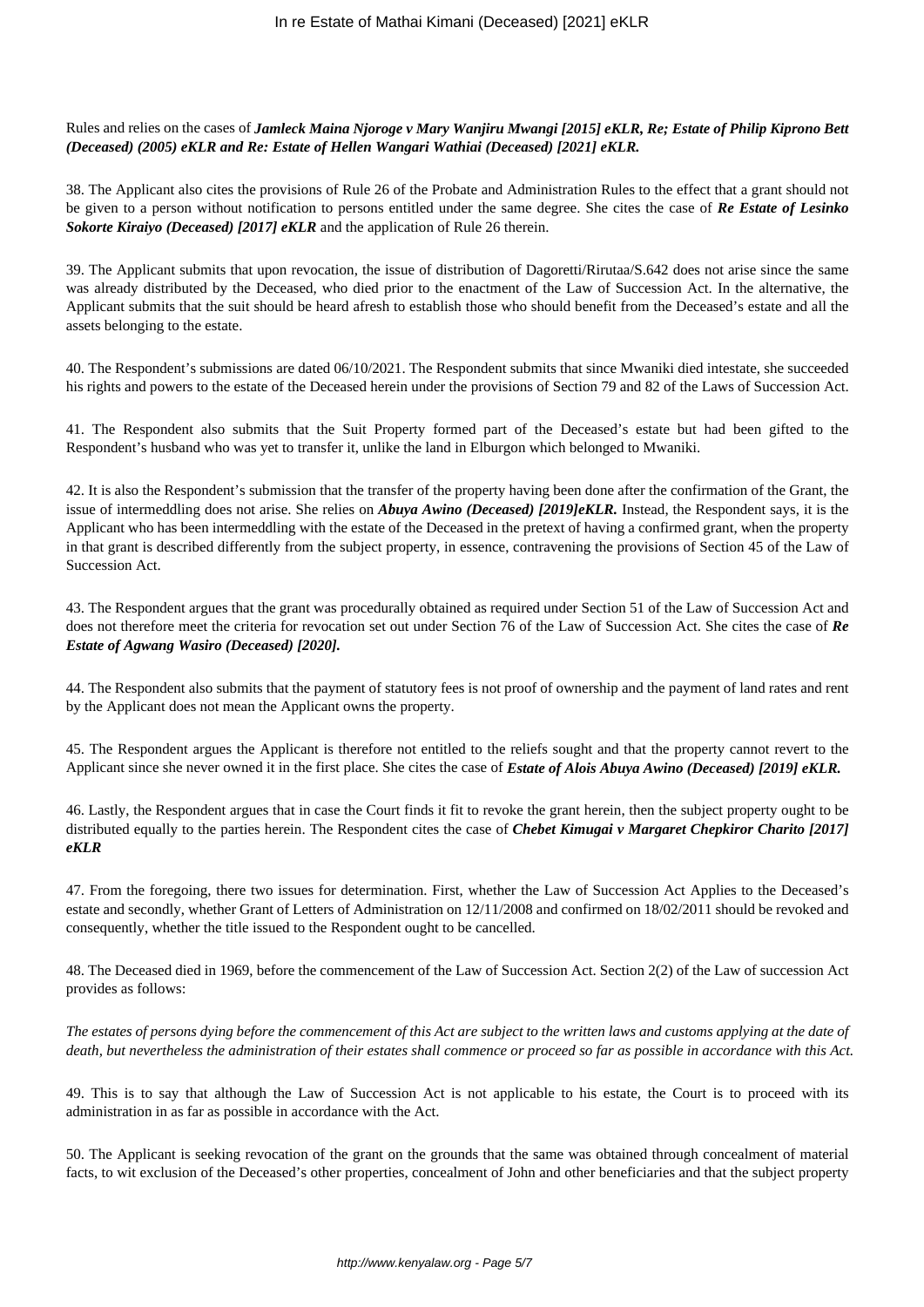had been given to John. This would fall under Section 76(b) of the Law of Succession Act.

51. The evidence tendered in the trial yields the following conclusions:

a. While Mwaniki disclosed the existence of John and two other beneficiaries in his Petition for Letters of Administration Intestate, he did not disclose the names of all the beneficiaries to the estate. It is also apparent that he did not inform or obtain the consent of the other beneficiaries to petition for the Letters of Administration.

b. It is also apparent that the Petition for Letters of Administration intestate as filed, as well as subsequent filings in Court did not include a comprehensive list of all the assets owned by the Deceased.

c. When the Respondent applied to be substituted as the Administrator in the estate herein, she did not name the other beneficiaries to the estate. Instead, she named her own children as beneficiaries. While her children are beneficiaries to the estate of her husband, they are not direct beneficiaries to the estate herein.

d. There is no evidence that the Respondent served or informed the other beneficiaries to the estate of the Deceased herein – including John – of her application to be substituted.

e. When the Respondent filed her Summons for Confirmation of Grant, again, she mis-names her own children as beneficiaries to this estate and failed to name or serve the other beneficiaries to the estate – including John.

f. Whereas the Applicant has amply demonstrated that she and John have lived in the Suit Property since at least 1983, the question whether the Suit Property had been bequeathed to John by the Deceased during his lifetime remains open. Not enough material has been placed before the Court for a definitive finding on the question. This would impinge on the question of distribution of the Suit Property.

52. The obvious fact here is that the Respondent (and earlier, her husband), failed to disclose material facts to the Court when petitioning for letters of Administration, and in later filings. The first duty a Petitioner has when filing for letters of administration is to inform the Court of all material facts. In the instant case, the existence of other beneficiaries also amounts to a material fact. The Applicant and John were not just any other third parties who were to wait be notified by a Gazette Notice of the existence of the Succession proceedings. In *Benson Champu Kaparewo v Rabeca Chepkuto Kiperenge [2019] eKLR,* the Court of Appeal held that the exclusion of a Beneficiary from succession proceedings amounted to concealment of material facts.

53. The Respondent's claim that the Applicant or John never tried to administer the estate of the Deceased cannot stand. The Respondent and her late husband knew of the existence of John and the Applicant and had several chances to cite them or involve them in the proceedings but chose not to. This is enough to trigger the revocation of the Letters of Administration granted herein. Since the Respondent proceeded to utilize the Certificate of Grant issued herein to effect a transfer of the property of the Deceased to herself, and since the Certificate of Grant was unlawfully obtained, it follows that the transfer of property to herself cannot stand. It, too, must be un-done. Nothing comes out of an illegality. *Ex dolo malo non oritur actio*: no action arises from deceit or illegality.

54. From the foregoing, the disposition of the case will be as follows:

#### **i. The Grant of Letters of Administration issued on 12/11/2008 and confirmed on 18/02/2011 is hereby revoked**.

**ii. Either party to be at liberty to file for Letters of Administration to include all the other Beneficiaries and properties of the Deceased. The proper distribution of the asset(s) of the Deceased will be determined in that cause.**

## **iii. The title to DAGORETTI/RIRUTA/S.642 currently held by the Respondent be and is hereby cancelled.**

**iv. This being a family matter each party shall bear their own costs.** 

## **DATED AND DELIVERED AT NAKURU THIS 20TH DAY OF DECEMBER 2021**